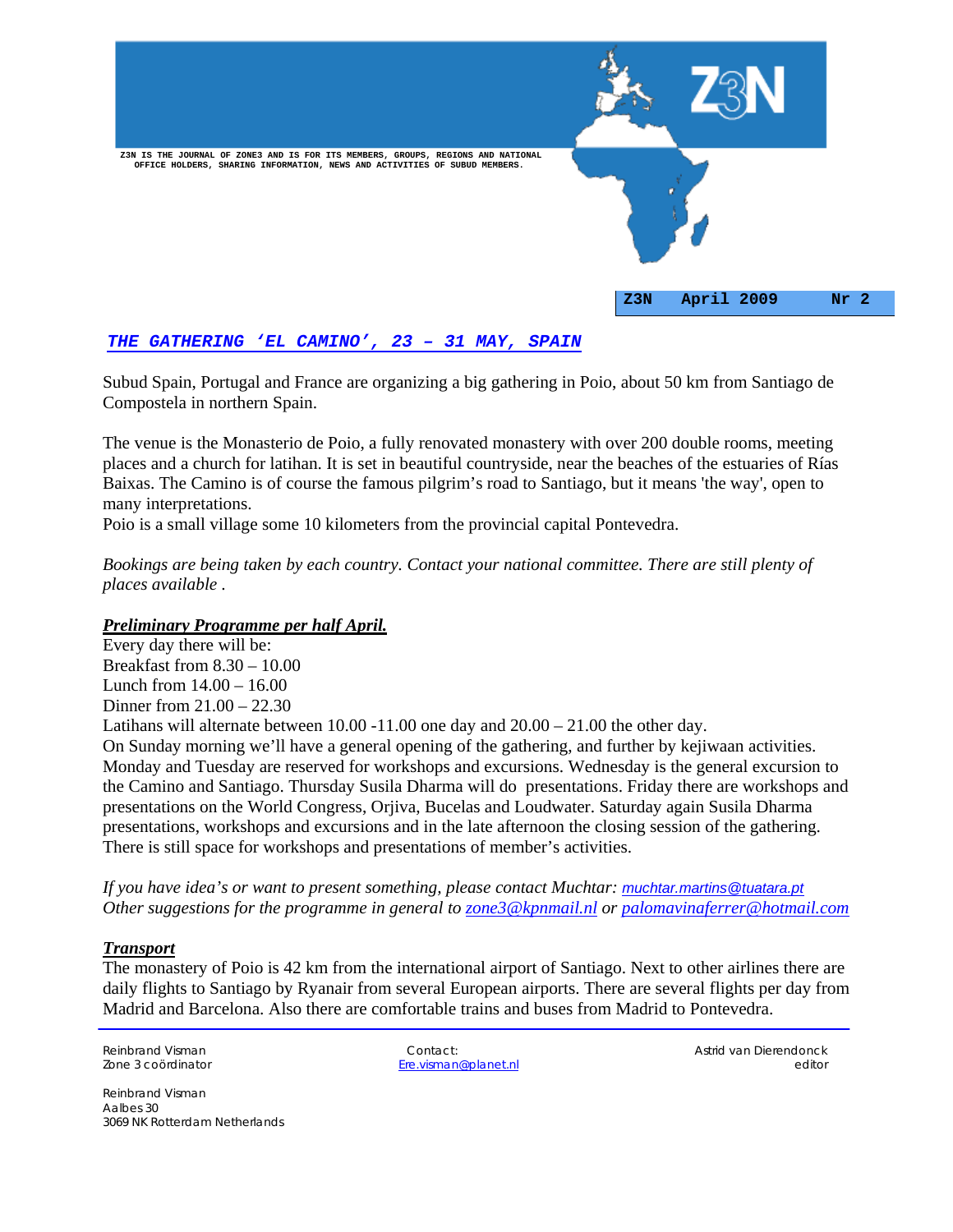We will collect travelers from Santiago airport.

*Please inform us as soon as possible on arrival date and time and your flight number, same for departure, if you have not already done so.* 

If you travel to other airports or destinations near Poio, please inform us. We'll see what we can do.

# *Cost of accommodation*

Most of the information was already given in the booking forms, but we just sum it up again.

Only for full board, prices including taxes, per person, in euro .

|                           | adults |         | Children 6-15 |         |
|---------------------------|--------|---------|---------------|---------|
|                           | For 8  | Per day | For 8         | Per day |
|                           | nights |         | nights        |         |
| Double room with bathroom | 304    | 41      | 213           | 29      |
| Double room with          | 256    | 35      | 179           | 25      |
| washbasin                 |        |         |               |         |

Children from  $0 - 5$  years old are free (ask for a cot or bring your own).

The registration fee for the full period is  $60 \in \text{for adults}, 42 \in \text{for children from 6-15}.$ 

Day visitors pay for registration 15  $\epsilon$  per day for adults and 10  $\epsilon$  for children from 6-15. *Extra days* 

You can book for extra days, before 23 May and after 31 May at the price for a single day. *Single rooms* 

The price for single rooms, only for rooms with bathroom, only for adults, in euro's:

| For 8 nights |  |
|--------------|--|
| Per dav      |  |

If it is important for you to have a single room, for medical reasons or because of age, you can have a discount. Please contact your national committee, or send an email to caminopontevedra@gmail.com

# *Other activities and meetings*

During the gathering zone3 will have its annual zonal meeting on Sunday afternoon, Monday and Tuesday. The new zonal coordinator will be appointed at this meeting. On Friday the zone3 council will meet with representatives of the World Subud Council to talk about the World Congress. Further the Muhammad Subuh Foundation will meet in the second half of the week, and on Sunday 31 the World Subud Council will start its annual meeting running to Friday 5 June.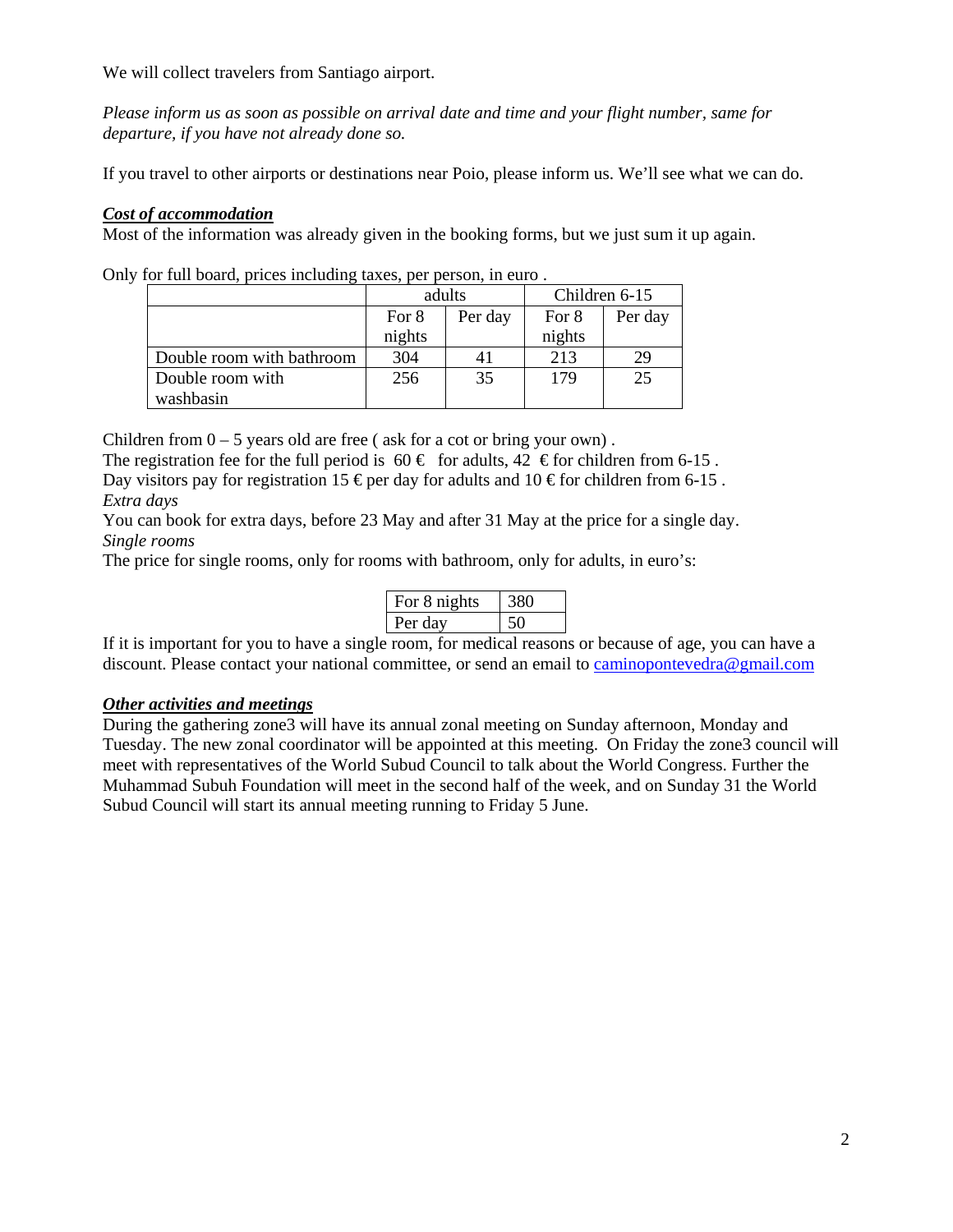#### *C O N T E N T S.*

# *Last year we did not publish some congress reports due to a lack of time. Although late we make up for that omission in this issue.*

# *Congress Subud Ireland, 18- 21 July 2008*

The congress of Subud Ireland concentrated on the special situation in Ireland with mainly isolated members and a few tiny groups. They agreed to have a national simultaneous latihan once a week. Next to that the national committee gives much attention to communication and meetings, to connect the members. Although small in membership, Subud Ireland aims to support at least three delegates to the World Congress in New Zealand.

# *Congress Subud Britain, 16 – 24 August 2008*

Subud Britain had its congress again in Wolverhampton. The venue is not ideal, but it is difficult to find a location that will cater for campers up to en-suite rooms at a fair price. A proposal at congress to nationalize all Subud properties met resistance, as it would remove responsibility and control from the groups. The twinning process with Nigeria is still in process, there is an opportunity for a trading activity. The acquisition of Loudwater Farm is taken up seriously, see www.loudwaterfarm.org .

# *Congress Subud France, 30 October – 2November 2008*

The congress of Subud France had many international visitors, what with the strong British contingent living in France, added a special flavour to the meeting. Pak Harjono and Ibu Ismana were invited and shared stories and anecdotes of their lives in Subud. In her report Osanna Vaughn gives special attention to an enterprise workshop by Joseph Delcourt, a successful consultant for entrepreneurs setting up or expanding a business.

#### *The zone3 agenda of events is attached to this issue*

The website for the World Congress in New Zealand is now available: www.subudworldcongress2010.com.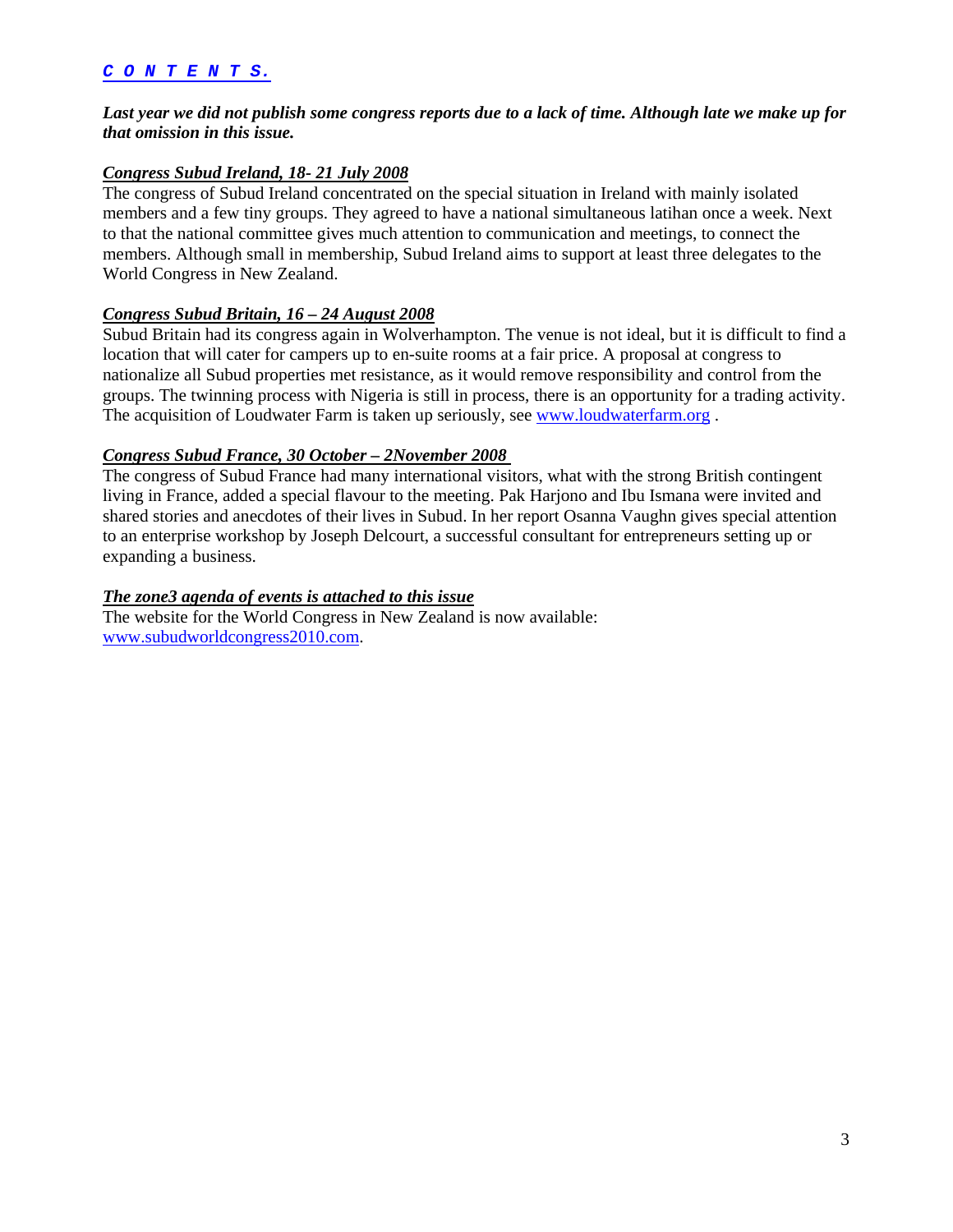# *A R T I C L E S*

#### *Congress Subud Ireland, 18 – 21 July 2008, Burren Holistic Center*

The Congress was held in Burren Holistic Center, in the middle of the nature reserve the Burrens, a landscape of softly rolling limestone hills. Some 12 Irish members collected there and 7 visitors, kejiwaan councillors from Belgium, England and France and a committee councillor from Holland and the zonal coordinator. Ireland has a special situation that it has more members in isolation than in groups, and even then the groups are small. The main emphasis of the chair Raphaela Heaslip for the past two years was to connect the members. Morfin Clarken submitted a report on Susila Dharma activities, mainly support of overseas projects. The funds come from members contributions via the national accounts of the trust. (Subud Ireland is organised as a charitable trust)

Irish kejiwaan councillors Donna Coogan and Michael Sones reported that two new members were opened. They have to travel quite far to attend group latihans (in Ireland travel distances of 2 hours one way to latihan are not unusual).There was a woman's weekend with chats, walks, tests and latihan. There was a gathering at Bapak's birthday.

Subud Ireland wants to change its constitution. They want to replace Indonesian terms by English and the organisational structure has to be changed. This was based on three strong groups, now it should be based on isolated members. The structure was strict, it should be more loose.

National treasurer Halimah Mc Namara motivated the members to support three, or maybe four delegates to the World Congress in New Zealand. .

In the evening a testing session was done about the needs of the country. General feeling was that Ireland needs strong latihans to come out of its impasse, as the members are so thinly spread out. The proposal is to do one latihan per week simultaneous in the whole country.

#### *Congress Subud Britain, 16 – 24 August 2008, Wolverhampton*

Insiyah Gonsalves, committee councillor, reports:

"The gathering and congress in Wolverhampton was smaller than usual because two years ago the venu was not popular with the membership. It must be said that it has been very challenging for the organizers to find a site which will cater for campers to those requiring an en-suite room. The general feeling was to upgrade to better facilities next year. The occasion itself was enjoyed by those present. Over the years an awareness of the presence of the latihan at all times has increased which is very encouraging progress. The kejiwaan programme provided by the hard working national and regional helpers was much appreciated. It included trust and inner culture. This year the reports to congress were brief updates as we had all submitted written ones for the congress pack. On finance the proposal to nationalize Subud properties was generally not found acceptable by the groups, as it removed responsibility and control from them. On property the key points that emerged were that

- ‐ There is still considerable commitment to retaining and ideally acquiring properties for group use,
- ‐ There is an ongoing need for advice, information and sharing of expertise in property management matters.

Andrew Holloway spoke about Subud Nigeria and its present situation. He also introduced a possible project importing second hand in good condition electrical goods from the UK to sell in Nigeria to raise funds for Subud houses there. We also spoke of the proposed twinning in Britain with Nigeria and Annabella asked those members interested in being involved with either the twinning or the project to meet and identify themselves. It was decided that we should start communicating with each other by email and letters.

Susila Dharma presented a film of a dance project in Bradford it is supporting for young ex-offenders. It touched the feelings of those present. Members will look into other projects that they could support in their areas.

There was a presentation about the vision and plans to acquire Loudwater Farm for Subud. Information about the project and how one can support is available from www.loudwaterfarm.org .

As usual it was very good to have the presences and support of our overseas brothers and sisters at our Congress."